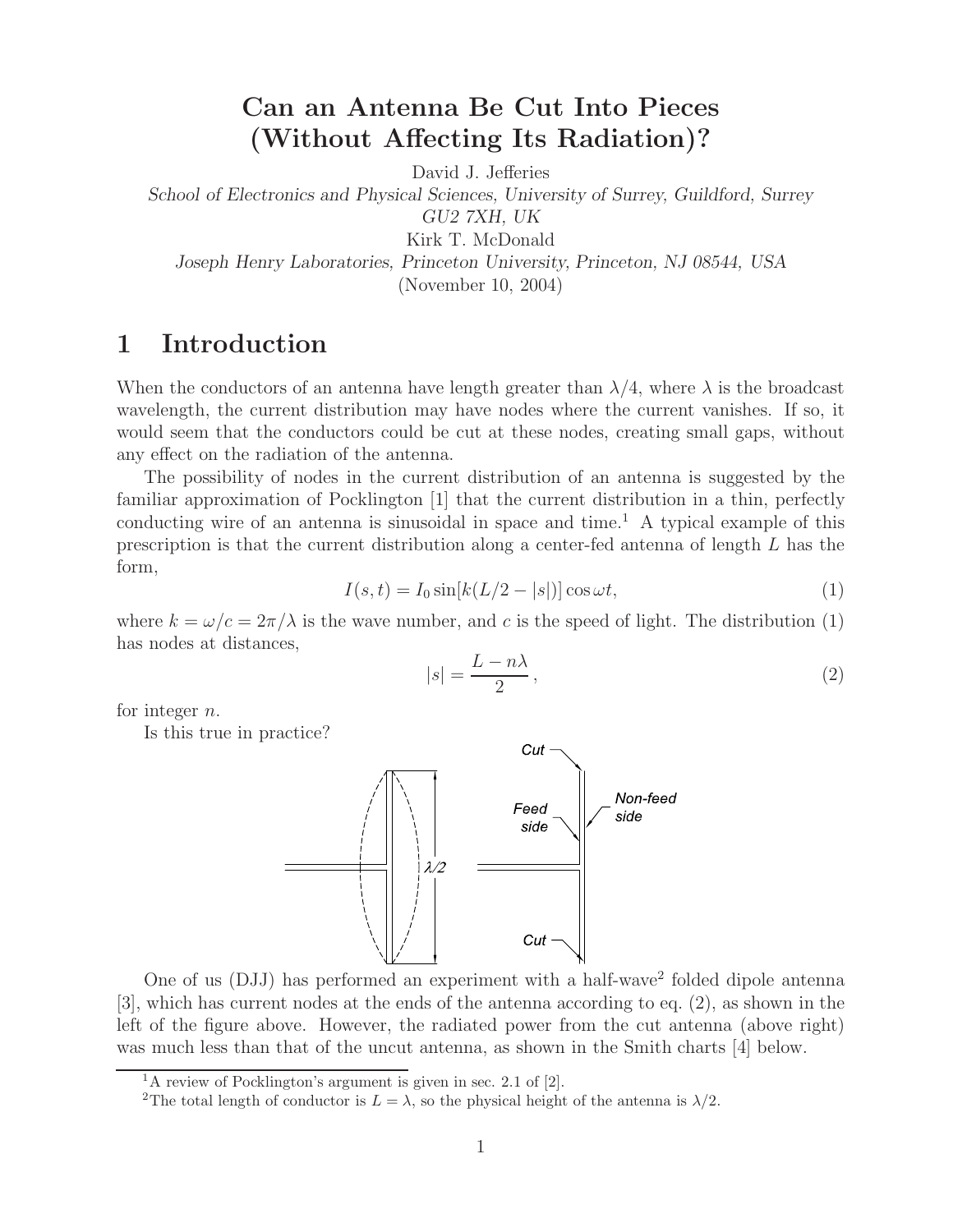

The radiation resistance of the whole antenna was about 300  $\Omega$ , as determined by an HP8714C network analyzer, while that of the cut antenna was only a few ohms. The resonant frequency of both the uncut and cut antennas was 790 MHz, the total length of the antenna conductor (feed side + non-feed side) was 32 cm, and the frequency scan was from 735 to 835 MHz.

To obtain greater understanding of the possibility of cutting antennas, we have made several models with the NEC4 [5] simulation program. NEC4 uses the method of moments [6] to deduce the current distributions on the surface of perfectly conducting antennas, given a sinusoidal excitation voltage at an appropriate feedpoint. The near and far field patterns are then calculated from the current distributions.

### **2 Half-Wave Folded Dipole Antenna**

The current distributions as calculated by the NEC4 program for a half-wave folded dipole antenna (for which the total length of conductor is  $\lambda$ ) are shown on the left of the figure below, while the current distributions after the antenna has been cut at its ends are shown on the right of the figure below.



We find that the calculation of the imaginary part of the current distribution is the most sensitive to details of the input geometry. Good numerical stability is only achieved when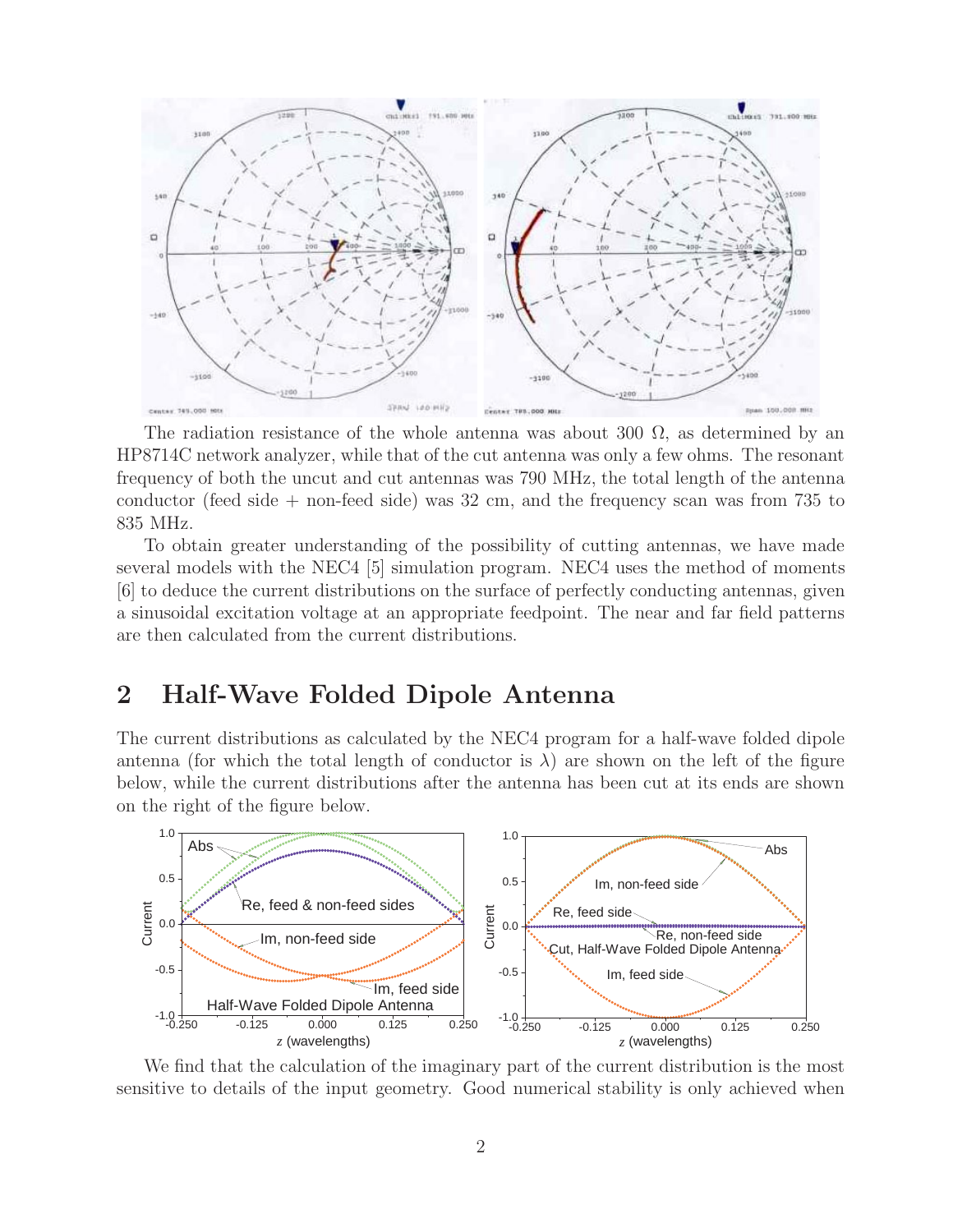the segment diameter is less than about 0.01 of the segment length, which insures that we are working in the thin-wire approximation.<sup>3</sup> The model includes a single segment at each end of the antenna that joins the two "vertical" lengths of the antenna. The length of these segments must be at least the same as the length of the segments of the "vertical" portions of the antenna for numerical stability of the fields very close to the antenna.

The real part of the current (*i.e.*, the part that is in phase with the instantaneous drive voltage) is seen to follow eq. (2) quite closely, and vanishes at the ends of the antenna. The real parts of the current on the feed and non-feed sides of the antenna have the same sign, which means that they flow in the same direction in space. Thus, the real part of the current in an "even" mode, meaning that currents on the feed and non-feed sides are the same.

In contrast, the imaginary part of the current (which is a "real" physical current that is 90◦ out of phase with drive voltage) does not vanish at the ends of the uncut antenna. The nonzero current at the end of the feed side of the antenna flows over to the non-feed side and reverses direction. Hence, the sign of the imaginary part of the current at the ends of the non-feed side is opposite to that at the ends of the feed side. The figure below shows the decomposition of the imaginary part of the current into "even" and "odd" modes according to.



We see from the righthand figure on the bottom of p. 2 that cutting the antenna at its ends results in a substantial perturbation to the current, whereby the imaginary part of the current becomes much larger than the real part, and we cannot expect the radiation of the cut antenna to be the same as that of the uncut case. The imaginary part of the current is now almost entirely in the "odd" mode, while the tiny real part of the current is a mixture of "even" and "odd" modes.

We infer that the desired "even" mode of the real part of the current can exist only in the presence of some "odd" mode in the imaginary part of the current for which the current is nonzero at the ends of the folded dipole. Cutting the antenna at its ends eliminates the "odd" mode with nonzero current there, which in turn suppresses the "even" mode of the real part of the current. As a further consequence, the radiated power is greatly reduced in the cut antennna.

<sup>3</sup>NEC4 can make accurate simulations of thick wires, but our pedagogic interest is in the thin-wire limit where eq. (1) might be expected to hold.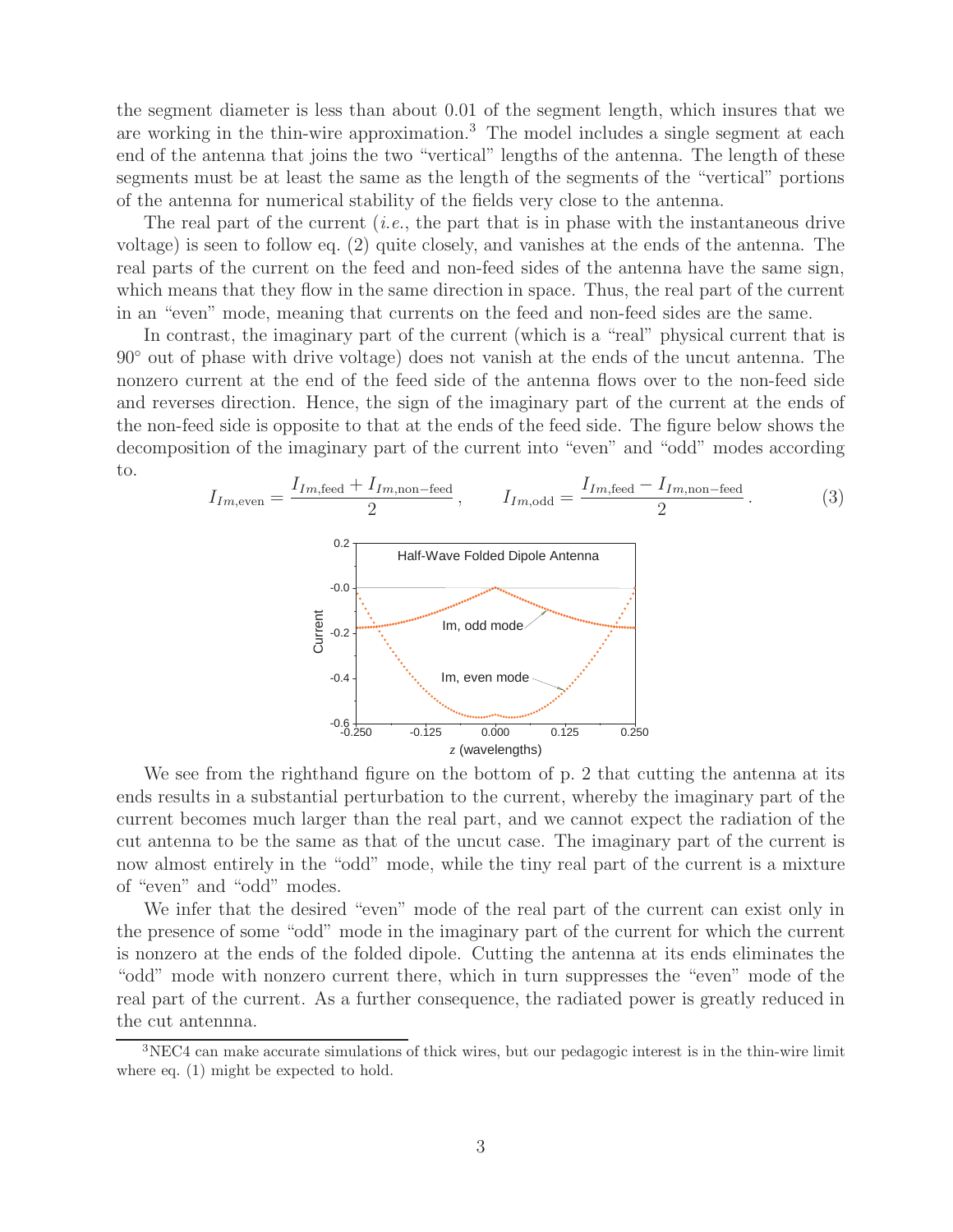The calculated impedance of the folded half-wave dipole antenna is  $325 + 225i \Omega$ , while that of the antenna after is has been cut at its ends is  $0.06 + 3.7i \Omega$ , in good agreement with the measurements reported on p.  $2<sup>4</sup>$ . That is, cutting the folded dipole antenna at its ends reduces the output power by a factor of 2000.

We also show below plots of lines of the time-average Poynting vector in the near field of the uncut (left) and cut (right) half-wave folded dipole. The plots cover the first quadrant of the  $y-z$  plane. The feedpoint of the antenna is in the lower left corner. The antennas run along the lower half of left vertical edge  $(z \text{ axis})$  of the plots.<sup>5</sup>



Since the antenna is assumed to be made of perfect conductors, there can be no tangential electric field at the surface of the antenna, and consequently no lines of the Poynting vector,  $S = E \times H$ , can emanate from the antenna conductors. Rather, the lines of the Poynting vector all emanate from the feedpoint of the uncut antenna (above left), and the conductors of the antenna serve to guide those lines through the near zone into the far zone.

It is noteworthy that the lines of Poynting vector emerge from the cut ends of the cut, folded dipole antenna (right figure on p. 3), rather than from the feedpoint. Recalling the geometry of the cut antenna, shown in the righthand figure on p. 1, we see that the cut antenna is in effect a pair of transmission lines that tee off from the feedpoint. The currents in the feed and non-feed sides of the cut antenna are equal and oppositely directed in space, as inferred from the righthand figure on p. 2, and hence are indeed in the (odd) transmissionline mode. The power from the feedpoint is guided down these transmission lines and emerges from their opens ends. However, an open-ended transmission line is a poor antenna, so very little power is radiated by the cut, folded dipole antenna.

We can also use to NEC4 program to produce plots of lines of the electric and magnetic

<sup>&</sup>lt;sup>4</sup>The NEC4 calculations were performed for a folded dipole of total length (feed plus non-feed side) exactly equal to  $\lambda$ , in which case the antenna is not quite at resonance; hence, the large imaginary part to its impedance.

<sup>&</sup>lt;sup>5</sup>Because the power feed connects to only one of the two vertical arms of the folded dipole antennas, their near-zone radiation patterns are not symmetric about the  $x-z$  plane (left edge of plots), but they are symmteric about the y axis (bottom of plots).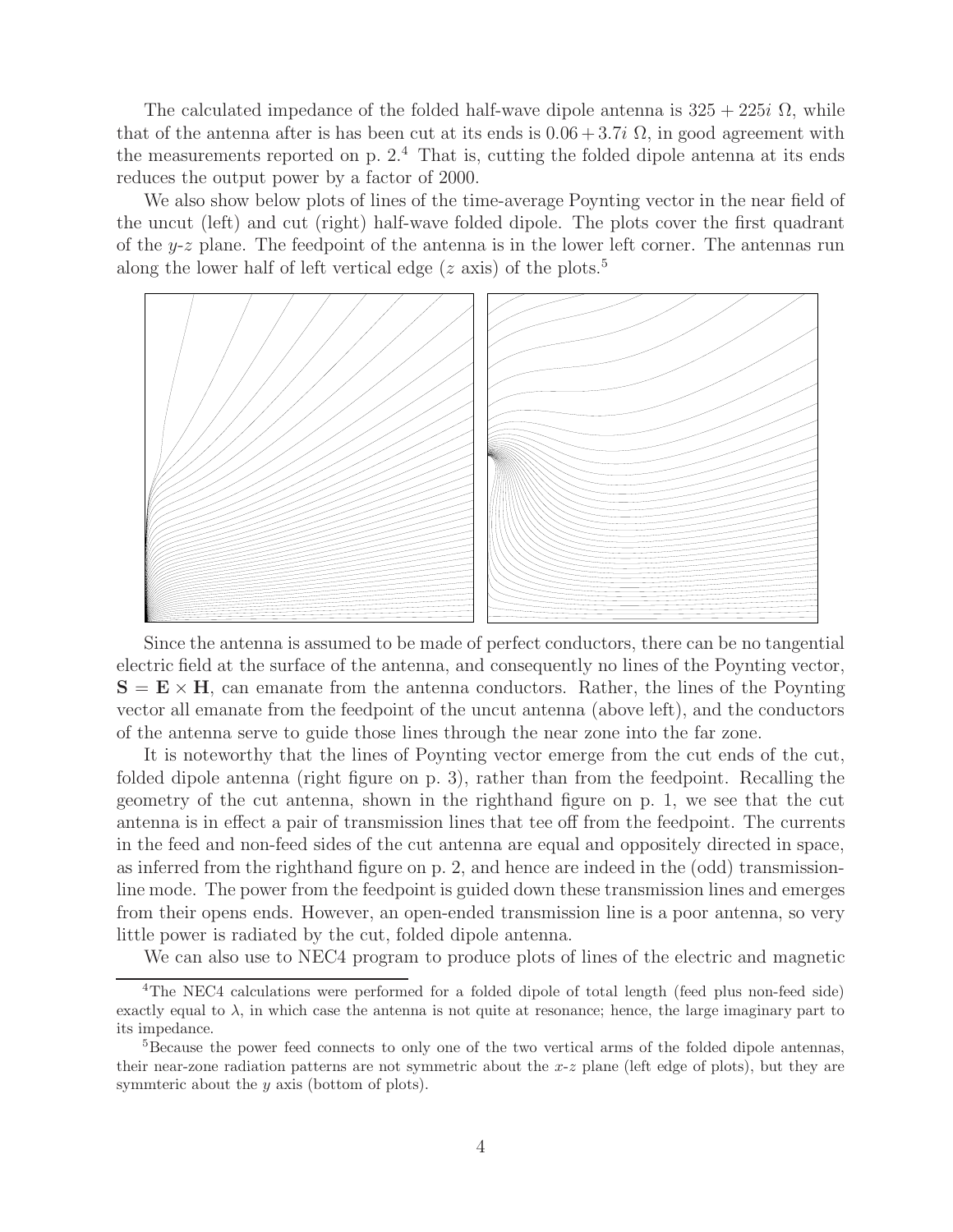fields in the near zone of an antenna. For example, NEC4 calculates the amplitude  $E_0$  and phase  $\phi$  of the Fourier component of the electric field at a specified spatial point **r**,

$$
\mathbf{E}(\mathbf{r},t) = E_0(\mathbf{r})e^{i\phi(\mathbf{r})}e^{-i\omega t}.\tag{4}
$$

Of course, only the real part of eq.(4) has physical significance, so we wish to plot,

$$
\mathbf{E}(\mathbf{r},t) = Re[E_0(\mathbf{r})e^{i\phi(\mathbf{r})}e^{-i\omega t}] = E_0(\mathbf{r})\cos[\phi(\mathbf{r}) - \omega t] = E_0\cos[\phi(\mathbf{r})]\cos\omega t] + E_0\sin[\phi(\mathbf{r})]\sin\omega t
$$
  
=  $Re[E_0(\mathbf{r})e^{i\phi(\mathbf{r})}]\cos\omega t + Im[E_0(\mathbf{r})e^{i\phi(\mathbf{r})}]\sin\omega t$  (5)

Thus, for example, the electric field at time  $t = 0$  is given by,

$$
\mathbf{E}(\mathbf{r},0) = Re[E_0(\mathbf{r})e^{i\phi(\mathbf{r})}] = E_0(\mathbf{r})\cos[\phi(\mathbf{r})],\tag{6}
$$

and the electric field 1/4 of a cycle later is given by,

$$
\mathbf{E}(\mathbf{r}, t = \pi/2\omega) = Im[E_0(\mathbf{r})e^{i\phi(\mathbf{r})}] = E_0(\mathbf{r})\sin[\phi(\mathbf{r})]. \tag{7}
$$

The plots below show lines of the electric field at time  $t = 0$  (left) and  $t = \pi/2\omega$  (right) for the uncut, folded half-wave dipole antenna.



Note that the lines of **E** emerge from the antenna (which lies along the lower half of the left edge of the plots above) at right angles to the surface of the conductor, as required for good/perfect conductors.

### **3** 3λ/2 **Center-Fed Linear Antenna**

Shown on the next page are the current distributions in uncut (left) and cut (right)  $3\lambda/2$ dipole antennas, as calculated with the NEC4 program. Both the real and imaginary parts of the current vanish at the ends of the antenna, as they must. The real part of the current distribution in the uncut antenna has nodes at  $|z| = \lambda/4$ , as predicted by eq. (2), but the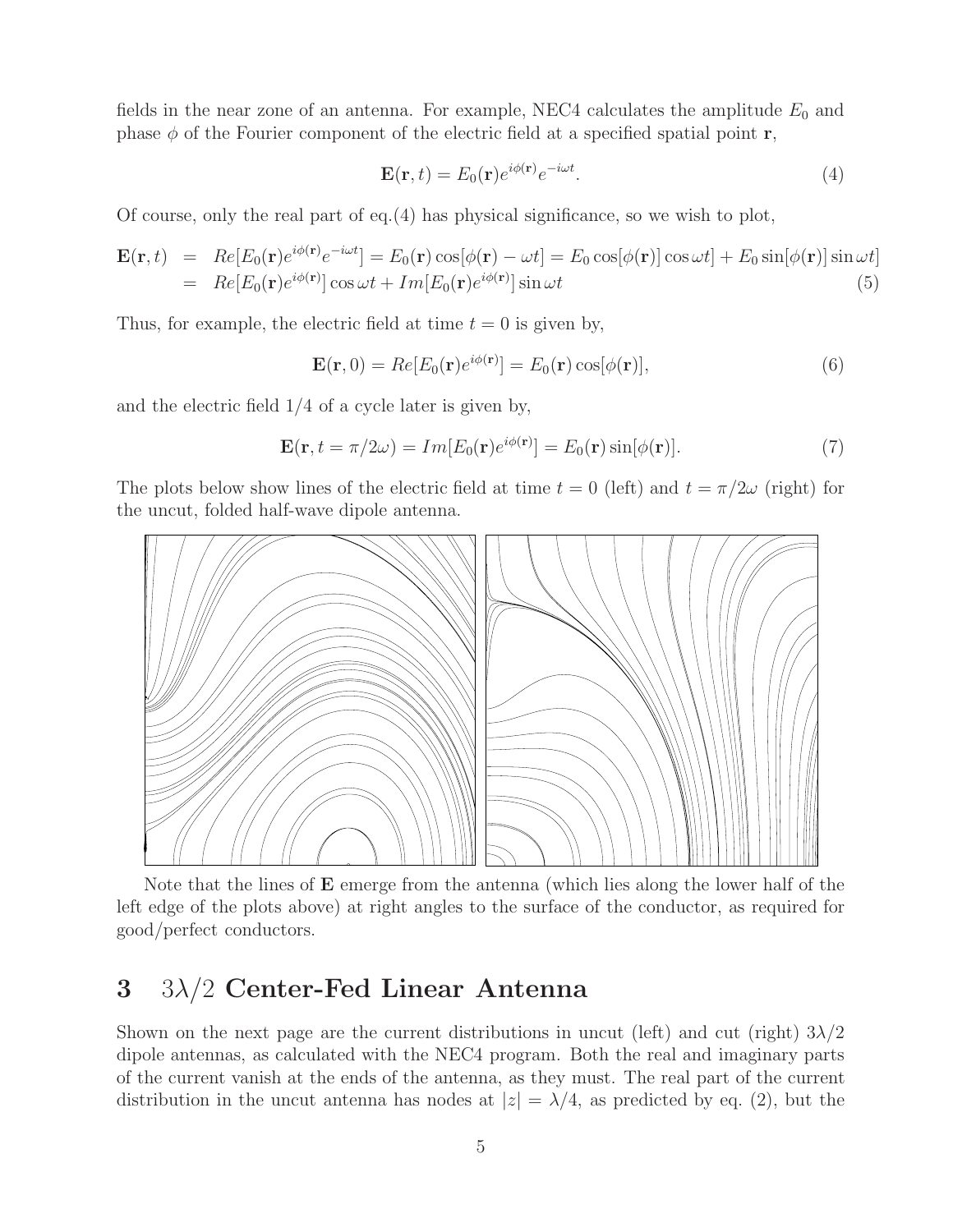nodes of the imaginary part of the current distribution are at  $|z| \approx 0.27\lambda$ . Hence, cutting the antenna at  $|z| = \lambda/4$  will cause a change in the current distribution, as seen in the righthand plot.

The calculated impedance of the uncut  $3\lambda/2$  dipole antenna is  $110 + 49i \Omega$ , while that of the antenna after is has been cut at  $\pm \lambda/4$  is 60 + 23*i*  $\Omega$ .



Shown below are plots of lines of the Poynting vector in the first quadrant of the  $y-z$  plane for uncut and cut  $3\lambda/2$  dipole antennas. The feedpoint is again in the lower left corner, and the antenna runs along the left edge of the plot for about 40% of its length. The leftmost line of the Poynting vector emerges from the feedpoint and runs parallel to the surface of the antenna up to its tip, where it bends by a few degrees before heading into the far zone.<sup>6</sup>

On the righthand plot (of the cut antenna) the lines of Poynting flux are observed to make a detour around the location of the cut.



The plots on the next page show lines of the electric field at time  $t = 0$  (left) and  $t = \pi/2\omega$ (right) for the uncut,  $3\lambda/2$  dipole antenna.<sup>7</sup>

<sup>&</sup>lt;sup>6</sup>The radiation patterns of the center-fed linear dipole antennas are symmetric about both the left and bottom eges of the plots.

<sup>&</sup>lt;sup>7</sup>A 10-frame animation of the time evolution of the near electric field of the  $3\lambda/2$  dipole antenna can be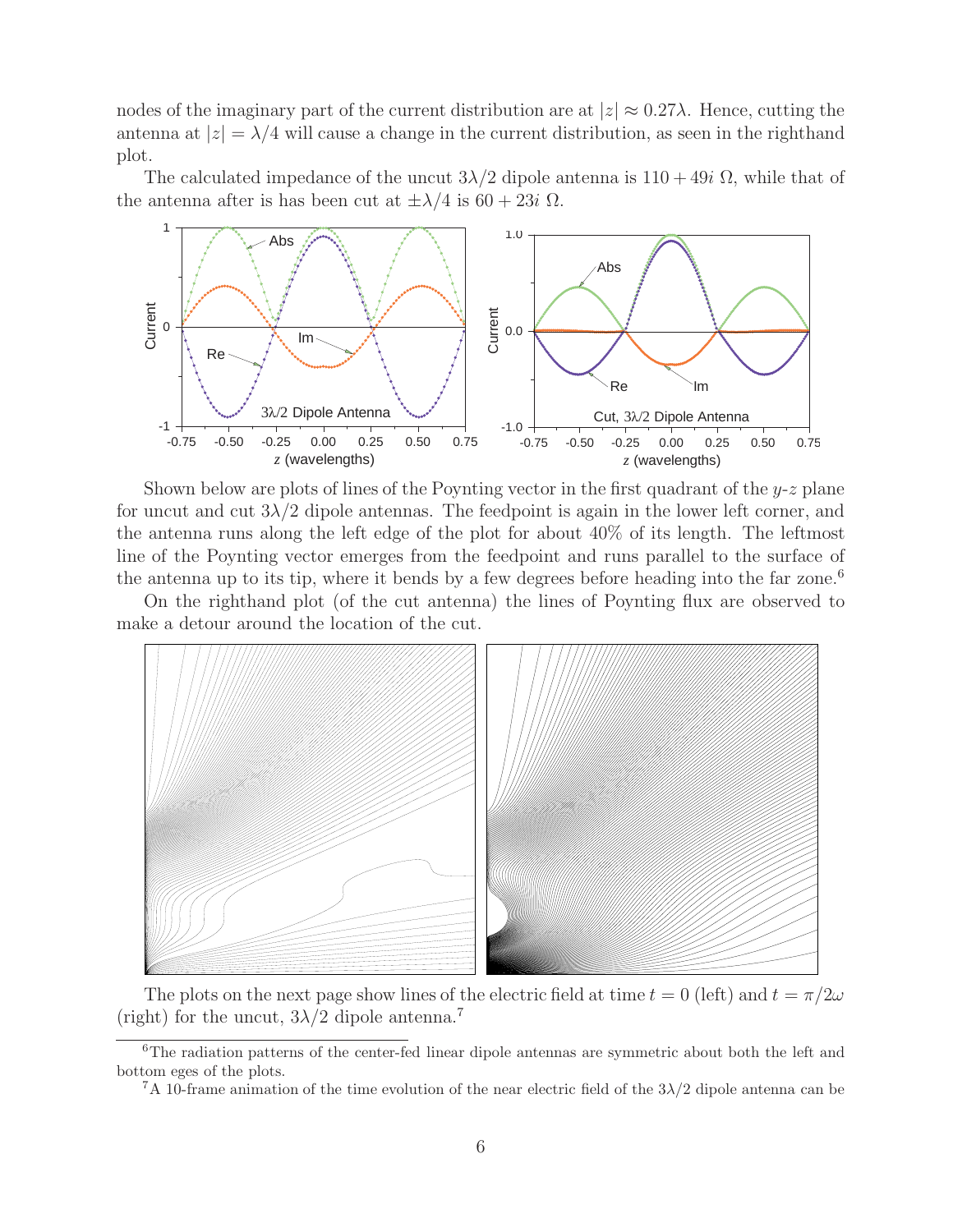

#### **4 Full-Wave Loop Antenna**

The current distributions in uncut and cut full-wave loop antennas, as calculated with the NEC4 program, are shown below.<sup>8</sup> The currents are, of course, continuous at the "ends" of the loop  $(|s| = 0.5\lambda)$ , since the conductor forms a continuous loop. Hence, the currents need not vanish at  $|s| = 0.5\lambda$ , and indeed do not.

The real part of the current distribution in the uncut (left) antenna has nodes at  $|s| = \lambda/4$ , as predicted by eq. (2), but the nodes of the imaginary part of the current distribution are at slightly different positions. The nodes in the real and imaginary parts of the current cannot be made to coincide by tuning the drive frequency (as we verified with several runs of the NEC4 program). Hence, cutting the antenna at  $|s| = \lambda/4$  (righthand figure) again shows a significant change in the current distribution.



The calculated impedance of the uncut full-wave loop antenna is  $122 - 95i \Omega$ , while that of the antenna after is has been cut at  $\pm 90^\circ$  from its feedpoint is  $103+91i \Omega$ . In this example,

viewed at http://kirkmcd.princeton.edu/examples/dip3\_anim2.gif

<sup>8</sup>In the models of the loop antenna, the wire radius is 0.1 times the segment length.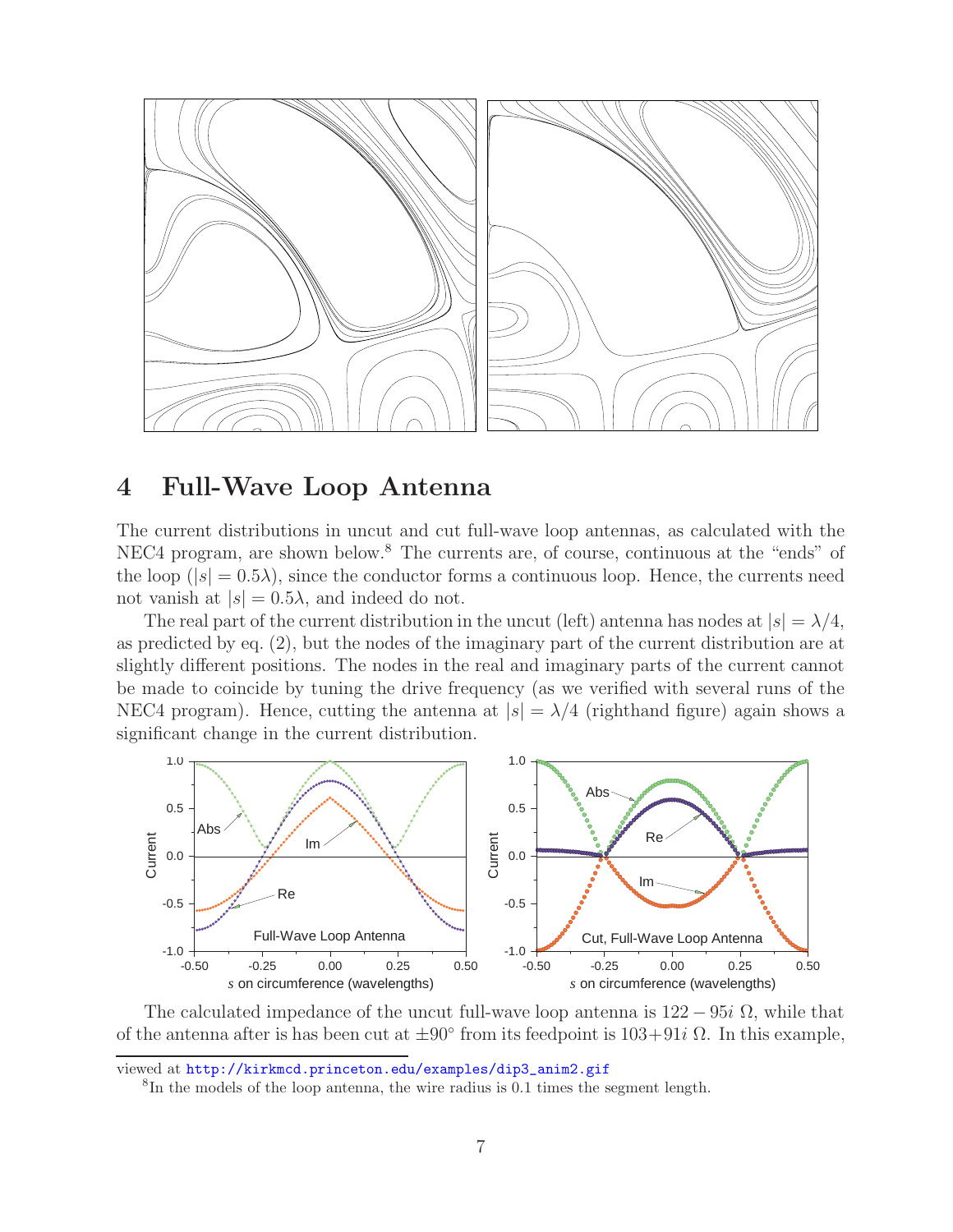unlike the previous two cases, the cut antenna actually performs somewhat better than the uncut antenna.<sup>9</sup>

Also shown below are lines of the Poynting vector in the first quadrant of the  $y-z$  plane. The loop lies in the x-z plane (perpendicular to the page) with its center at the lower left corner of the plot. The feedpoint is on the z axis at the "top" of the loop, from which the lines of Poynting vector are seen to emerge.<sup>10</sup>



The plots below show lines of the magnetic field at time  $t = 0$  (left) and  $t = \pi/2\omega$  (right) for the uncut, full-wave loop antenna.



<sup>9</sup>However, for full-wave loop antennas made from very fine wire the radiation resistance of the cut version is smaller than that of the uncut antenna.

 $10B$ ecause there is only a single feed for a loop antenna, the near-zone radiation pattern is not symmetric about the y axis (bottom edge of plots), although it is symmetric about the  $x-z$  plane (left edge of plots).